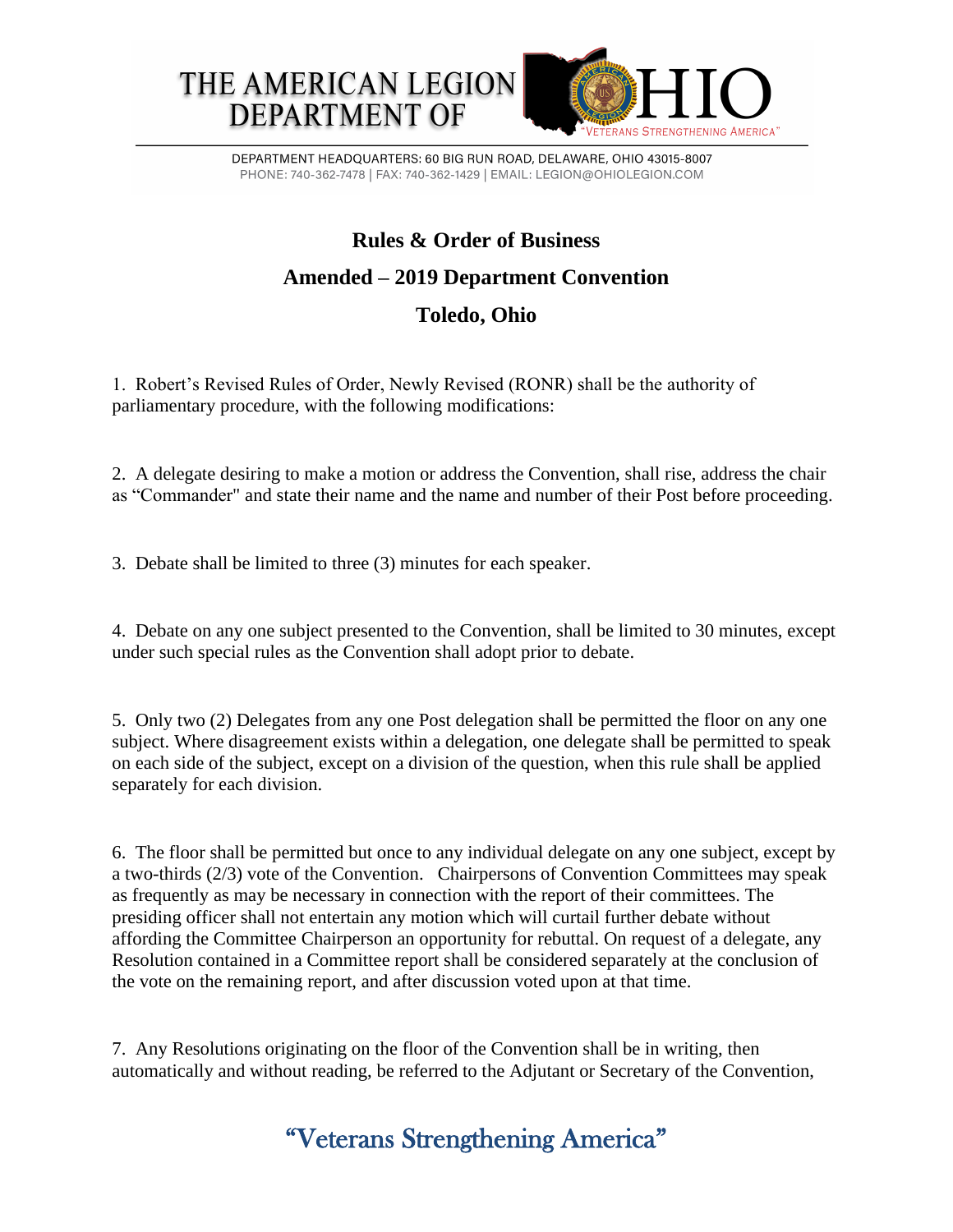

DEPARTMENT HEADQUARTERS: 60 BIG RUN ROAD, DELAWARE, OHIO 43015-8007 PHONE: 740-362-7478 | FAX: 740-362-1429 | EMAIL: LEGION@OHIOLEGION.COM

who will refer them to the appropriate Committee for their action and report thereon prior to the end of this Convention.

8. Decisions on Rules and Debate or Parliamentary Order by the presiding officer may be subject to appeal by any two (2) delegates from two (2) different Districts under a point of order. Such an appeal shall take precedence over any pending question and shall be decided forthwith. An appeal from the decision of the Chair shall be put to the Convention on the question: "Shall the decision be sustained."

9. When the poll of any Post delegation is demanded by a delegate of any other Post, the Convention Secretary shall poll the vote without discussion of the question being voted on. When a poll of the Post is demanded, it must be made immediately upon the announcement of the vote of the delegation.

10. On roll calls, the Post delegation chairperson shall poll their delegation on the floor and announce its vote upon presenting their credentials to the person in charge of microphone.

11. Past Department Commanders shall be entitled to vote, provided they are registered as such.

12. Only delegates or their accredited alternates may be heard or given recognition on any issue or in the nomination of candidates unless he or she has two-thirds (2/3) consent of the delegation present.

13. Delegations may arrive at a vote in such a manner as they choose but shall announce it in terms of a full vote and not in terms of a fractional part of a vote. The vote of any delegate absent and not represented by an alternate shall be cast by the majority of the delegates present from his or her Post.

14. There shall be no unit rules of voting in this Convention.

15. Voting shall be by acclamation, except when a roll call or standing count is directed by the Commander or demanded by a Delegate of at least three (3) Posts of three (3) separate Districts. Election of Department Officers shall be by roll call, except when a candidate is unopposed, at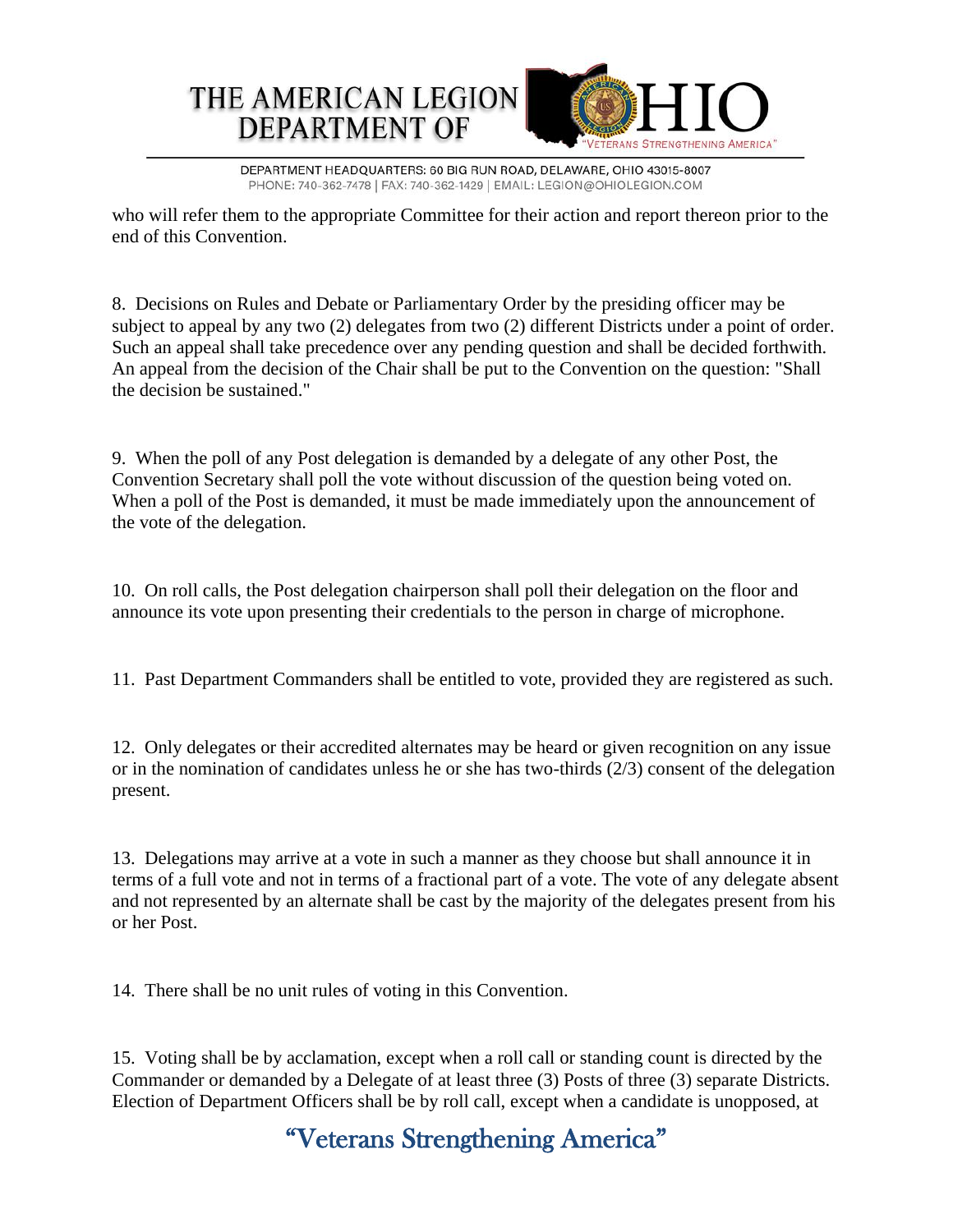

DEPARTMENT HEADQUARTERS: 60 BIG RUN ROAD, DELAWARE, OHIO 43015-8007 PHONE: 740-362-7478 | FAX: 740-362-1429 | EMAIL: LEGION@OHIOLEGION.COM

which time the vote may be by acclamation. All roll call voting will be as follows: the delegate chairperson or designee will approach the closest microphone and cast votes from the microphone. The delegate chairperson or designee should be prepared prior to the calling of their post number to move toward the closest microphone so that their vote can be cast in a timely manner. All standing count votes will be by District with the District Commander, assisted by the  $1<sup>st</sup>$  and  $2<sup>nd</sup>$  Vice Commanders, polling the vote from each Post delegation chairperson. The District Commander will announce the poll to the assembly by Post from the microphone when called upon by the Commander. The registration desk will be closed at least 30 minutes prior to an expected standing count to allow the Credentials Committee to update the delegate strength for the determination of majority and 2/3 of the delegate strength for the standing count.

16. In the event a Post has not provided the method by which alternates shall be designated to serve in the place of absent delegates, the Chairperson or acting Chairperson of the delegation shall make such designation certified by the Post Commander or District Commander.

17. Prior to the election of Department Officers, the Department Commander shall appoint, subject to approval of the Convention, a chief teller of elections, and such number of tellers as the Department Commander deems necessary, provided that the total number of tellers so appointed shall be an odd number. In a contested election each candidate going to the ballot shall be entitled to one teller of the candidate's choice if the candidate so elects.

18. Nomination for Department Officers shall be from the floor. Each Post may present as many candidates as it chooses.

19. Nominating speeches for Department Officers shall be limited to five (5) minutes each. Not more than one seconding speech shall be made for any candidate, and said speech limited to two (2) minutes.

20. 20. When more than two (2) candidates are nominated for any office, voting shall continue until one candidate receives the necessary majority of the votes cast. If on any vote taken no candidate receives the necessary majority to elect, a new vote shall be taken for the place to be filled. The candidate receiving the lowest number of votes on the preceding vote shall be disqualified. All roll call votes for officers or otherwise will begin with the next sequential Post where the last roll call vote ended. The 2019 Convention's last roll call vote ended with Post 194.The first roll call vote of the 2021 Convention will begin with Post 196.